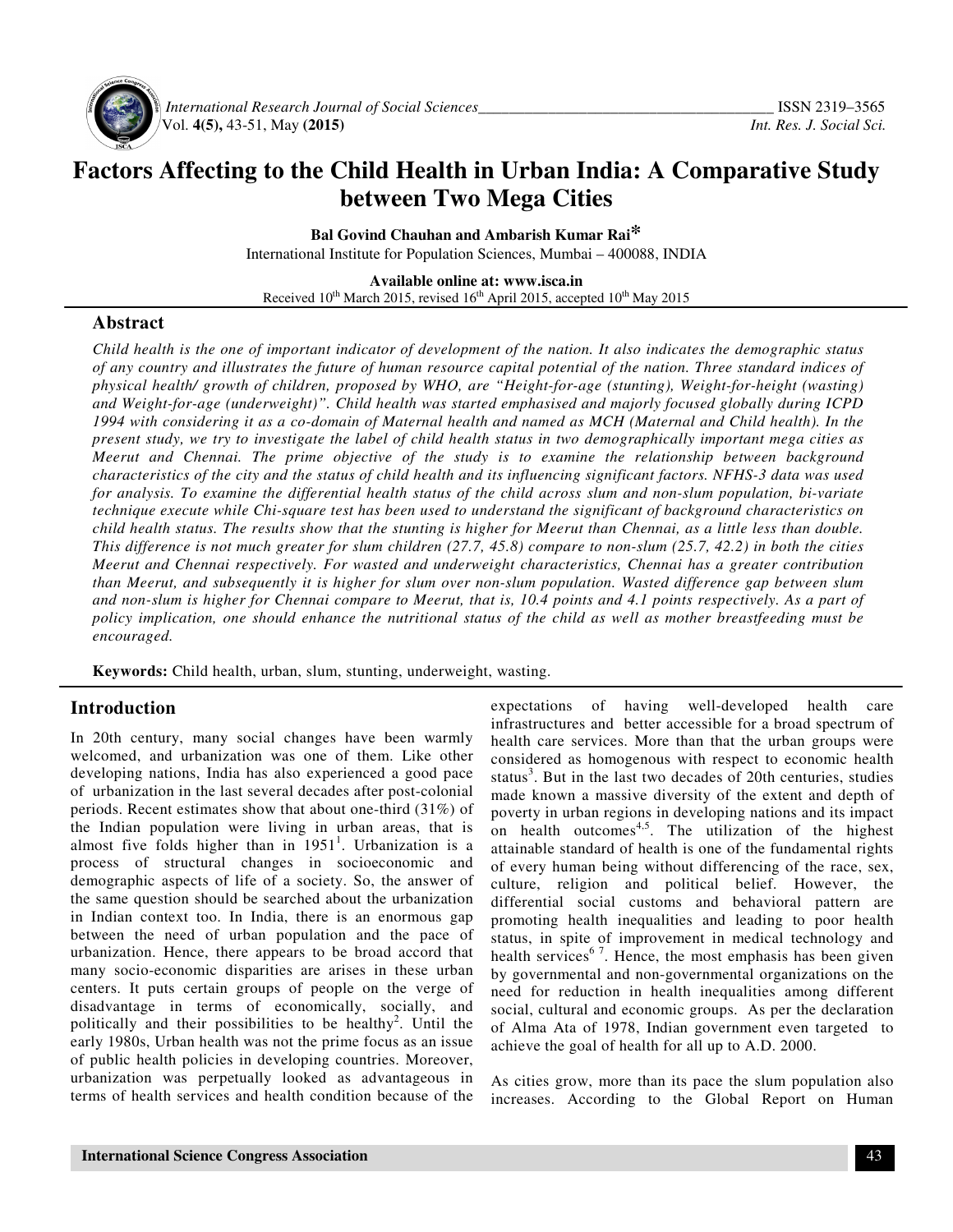Settlements<sup>8</sup>, almost one-third of the world's urban population (924 million people), lived in slums in 2001 and the majority of them in the developing countries. The proportion of the urban population living in slums was about seven times as high in less developed countries (43%) as in more developed countries (6%).

A number of studies illustrated that urban poor are in more worsen condition of their health compare to their counterpart urban population and hence, this population is more often compare its the health to the rural reside populations<sup>9 10 11</sup>. After analyzing the maternal and child health services of slum population, it was found that they are on the verge of disadvantages compare to non-slum urban populations<sup>12</sup>. Study held in African countries like Nairobi and Kenya illustrated that mortality rate of under-5 children was about 2.5 time higher (151/1000 Live Births) in slum dwellers compared to non-slum population of the same city. Further, it was more cleared and speculated that there was a dramatical variation in the level of mortality and morbidity rates between the areas, with the inappropriate services and better –equipped and adequate of the services like water supply, proper sanitation facilities and health care services of the same slum of the city. A survey made in seven slum dwelling areas in Karachi concluded that considerable variations in IMR (infant mortality rates) and it varies from 33 to 209 for per thousands live births<sup>13</sup>. In developing countries like India, Bangladesh, Haiti and Ethiopia, rural are better than slums of urban in terms of child malnutritions and health  $14$ . The study made by Non-Governmental Liaison Services by UN, in Ethiopia, found that about half of the slum populated child were malnourished while this ratio was only 27% for the non-slum children. In Brazil and Côte d'Ivoire to the child malnutrition was much higher for slum dwelling children, and it is about three to four times higher than those children who were non-slum resident. As the concentration of urban slum population increase, it is expected that it leads to increase in urban poverty. Moreover, it has considered that the worst of the urban poverty and inequality has been represented by these urban slums. Slum contains the populations having highest concentration of poverty and the worst housing and environmental conditions. Hence, the thought emerged as the third world countries are moving towards the locus of global poverty of cities due to rapidly increasing the slum population in their urban regions, and that is considered as urbanization of poverty. In NFHS third round survey, the eight megacities were covered separately and that slums were recognized and defined as a manifestation of the two main challenges that facing human settlement development at the beginning of the new millennium i.e. rapid urbanization and the urbanization of poverty<sup>15</sup>. Mostly, the prominent argument about slums are that it is the ocular manifestations of extreme poverty, and the slum population is unambiguously in rugged conditions than their counterparts of non-slums. To pointing out about urban poverty, many studies also illustrated that considerable

proportion of poor in the city resides outside of the slum. Moreover, these outsider non-slum homeless population were unable to undercover and missed out any health and other interventions those target only slum-dwellers. India's record urbanization represents an enormous prospect for enhancing the quality of life of urban people, but it also poses dreadful challenges for handling with escalating socioeconomic urban disparities along with mounting health inequalities. The present study examines the Factors Affecting to the Child Health in Urban India, with particular reference to their Meerut and Chennai. With these, the prime concern of the study was to examine the prevalence and significant factors that were influencing of health status of the child in two mega cities, Meerut and Chennai, in India. Along with that, we also tried to investigate the economic inequality of nutrition status of children in the two mega cities in India. The main reason for selected these two cities because these two cities represent the north and south India, and both cities are industrial hub, also in both the cities the have large number of slum population.

#### **Methodology**

**Data**: For the present study National Family Health Survey - 3 (NFHS-3) data have been used that was conducted during  $2005-06<sup>16</sup>$ . The main instrument for the collection of the data in NFHS -3 was the set of structured questionnaires. Information of the child health was from all children age less than five year age group has been consider as unit of analysis and mother of child was over unit of enquiry in five year preceding the survey. For the present study cross-tabulation and chi-square have been employed to fulfill the aforesaid objective. Concentration indices

**Description of Variables: Outcome variables:** Three standard indices of physical growth that depict the nutritional status of children are consider as a dependent variables, namely:

Height for –Age (stunting): defined as children below minus three standard deviation (-3SD) from the median of the reference population are considered short for their age.

Weight- for –height (wasting): defined as children whose Z score is below minus two standard deviation (-2SD) from the median of the reference population are considered thin (wasted).

Weight -for –Age (underweight): defined as children whose Weight -for –Age is below minus two standard deviation (- 2SD) from the median of the reference population are classified as underweight.

**Main Predictors:** All background variables i.e. age of mother, birth order, breastfeeding, religion cast, mother education, household economic status, respondent work status, having health card, using bed net, water facility, type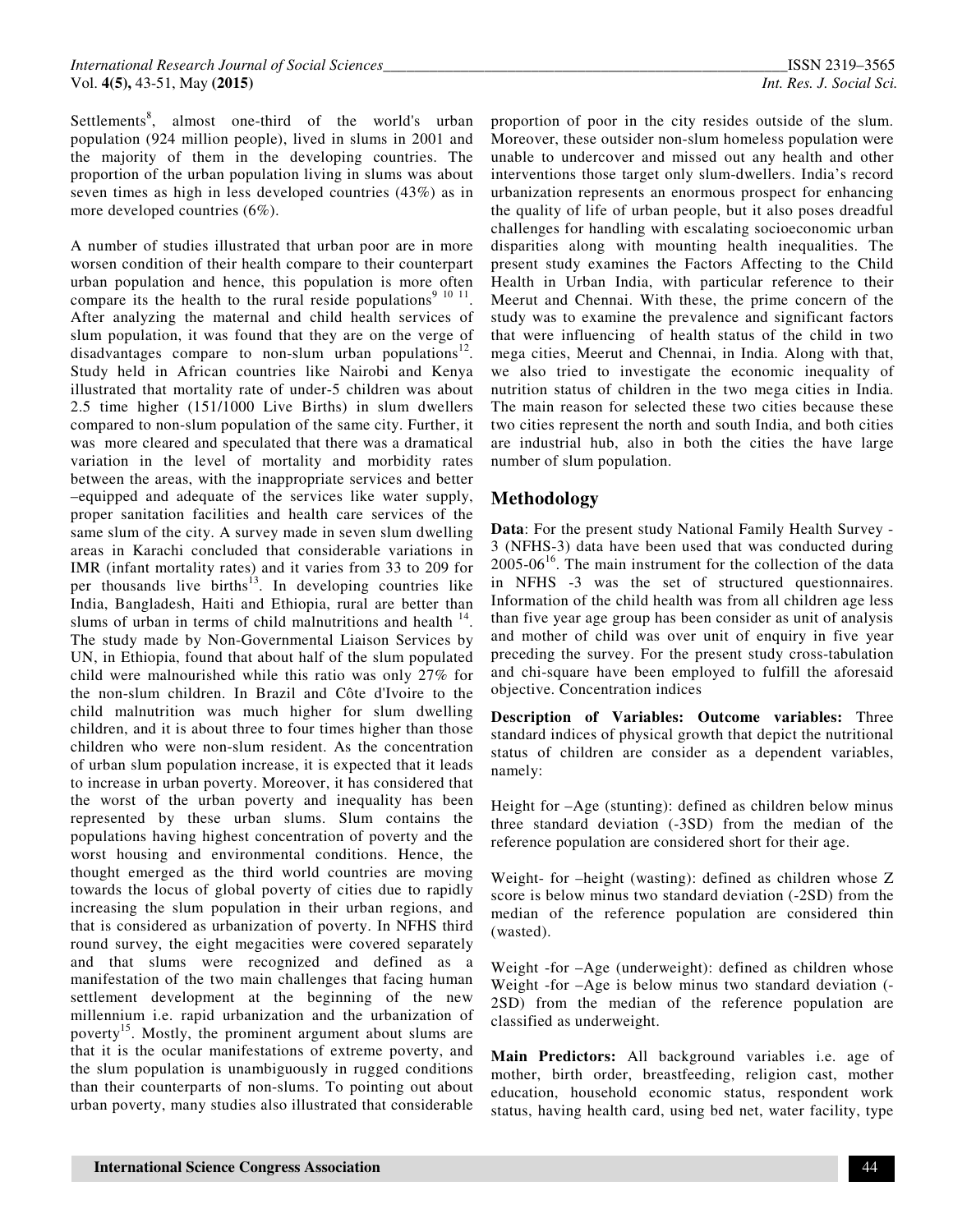of toilet facility, type of locality, etc. used as predictor variables in the analysis.

**Analytical Approach:** To examine the status and level of inequality of child health status in different groups, bi-variate and concentration curve were performed. Bi-variate analyses are used to examine the nature of association between child health status among social groups by selected socioeconomic and background characteristics. However, chi-square test was applied to examine the significant factors which contributed in determining the health status of children in the study areas. Concentration curve explores the level of inequality in child health status within different economic groups in Meerut and Chennai. For this analysis Statistical Package of Social Science (SPSS) version 21 have been used.

The concentration curve (C) is computed using the following formula through spread sheet:  $C = (p1L2 - p2L1) + (P2L3 - p3L2) + +(pT-1LT - pTLT-1)$ 

Where, P is the cumulative percentage of the sample, ranked by economic status. L is the corresponding concentration curve ordinates. T is the number of socio-economic groups (wealth quintile).

## **Results and Discussion**

Sample distribution of child aged less than 5 year during the five years preceding the surve by background characteristics in Meerut and Chenna

Table 1 represents the unweighted percentage distribution of the children under 5 during the five years preceding the survey date, by background characteristics in Meerut and Chennai. Women reported that 28.2 % child belonged to women age 30 and above, and only 2.2 percent child belongs to mother age less than 20 in Meerut. In Chennai,20 percent child belong to mother age 30 and above. In Meerut, 55 percent belonged to Hindu religion, and 44.5 percent belonged to other religion. About 18% were child belonged to SC/ST cast group, and 81.6 % of children were from others classes. Out of total children, 7.4% belonged to poor economic status and 80% were from rich economic status. About 34% of the children belong to slum area, and 65.2 % children belonged to non-slum area. In Chennai, 81 % of children belonged to Hindu religion, and only 18.1 % children belonged to others religion. About 29 percent children belonged to SC/ST cast group, and 70.8 percent belonged to others cast groups. About 17 % children belonged to the mother who has higher and more education. 5.1% children were from poor economic status, and 76.6 % were from rich economic status. About 53% of the children belong to slum area, and 47.6 % children belonged to nonslum area.

The prevalence of underweight and stunting is higher among children belongs to Meerut city than Chennai in India. Although the prevalence of wasting among children is higher in Chennai than Meerut. More than 29 and 44 percent child in the Meerut are either underweight or stunted in Meerut compared to 24 percent and 26.6 percent of child in Chennai (Figure 1). More than 19 percent of child in Chennai are stunted than only 9.7 percent of child in Meerut.

**Heath status of children in Meerut and Chennai:** Table no 2 present the child nutrition in two Indian cities namely Meerut and Chennai by background characteristics. To see the association between child nutrition status and independent variable chi-square test employed. From the table, it can be easily seen that mother age and birth order is the important factor that is influencing the child nutrition status. Mother age below 20 and above 30 years of age is most important in both the cities in respect to nutrition status of children. In Chennai, mother age is a significant association with the wasted child (weight to height). As the birth order increases the child nutrition status, continuously decline in both the cities. Out of three about every one child was underweight in birth order 4 and above in Meerut. Similar situation also observes the Chennai, about 40 percent of children under age five are underweight. The proportion of children suffering from wasted (weight to height) is less compared to children suffering from underweight and stunted in both the cities. About one-fifth Children were underweight, and about one third child were stunted from Hindu religion in Meerut. But in Chennai, about 25 percent children were underweight, and 27 percent children were stunted. Cast of the households was significantly associated with the nutrition status of the children in Chennai. Out of three, one child were underweight and 40% children were stunted in Chennai from SC/ST cast group and 26.5 percent children were wasted. Similar situation also observed in the Meerut. The study found that The prevalence of underweight and stunting is higher among children belongs to Meerut city than Chennai in India. Although the prevalence of wasting among children is higher in Chennai than Meerut. Among communities, the strong confirmation of variations in child malnutrition is unswerving with the presence of the contextual and socio-environmental effects of households and surroundings. These findings are lies on the same line as the most studies concluded and attempt to disentangle contextual from compositional effects on heath status <sup>17 18</sup> .

More than half children of children are underweight and stunted from poor economic strata in Meerut, and about 14 percent children were wasted. Similarly, 47 percent children were underweight, out of every three, and two children were stunted and one child was wasted those who belongs to poor economic strata in Chennai.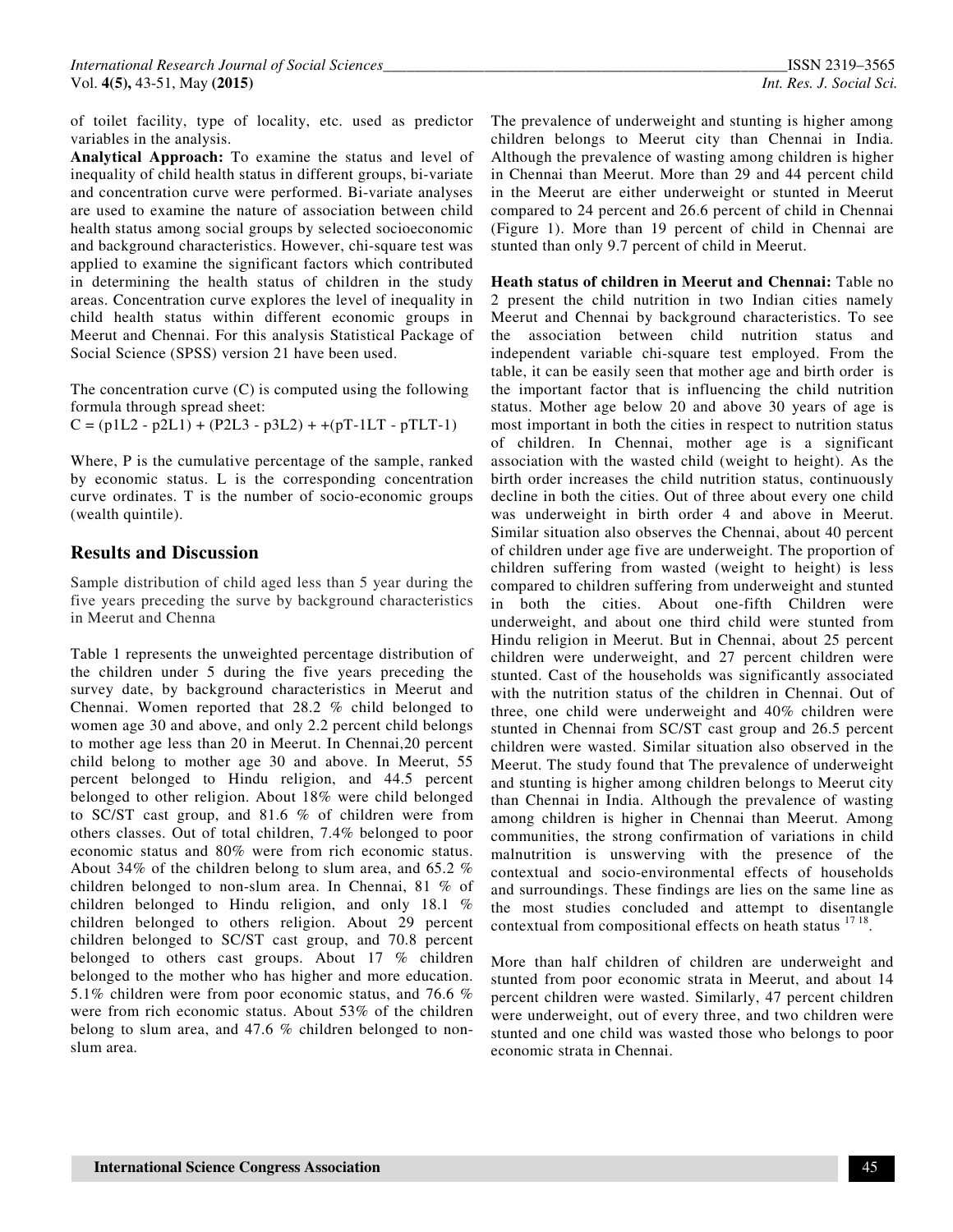## **Table-1 Population of child aged less than 5 year during the five years preceding the survey date, by background characteristics in Meerut and Chennai, NFHS-3, 2005–06**

| <b>Background Characteristics</b> | Meerut            |                  | Chennai           |                  |  |
|-----------------------------------|-------------------|------------------|-------------------|------------------|--|
|                                   | Percent           | $\mathbf n$      | Percent           | $\mathbf n$      |  |
| <b>Mother Age</b>                 |                   |                  |                   |                  |  |
| $< 20$ Year                       | 2.2               | $\overline{26}$  | $\overline{3.6}$  | $\overline{21}$  |  |
| 20-29 Years                       | 69.6              | 830              | 76.5              | 448              |  |
| 30 and Above                      | 28.2              | 337              | 20.0              | $\overline{117}$ |  |
| <b>Birth order</b>                |                   |                  |                   |                  |  |
| $\mathbf{1}$                      | 29.8              | 355              | 48.5              | 284              |  |
| $2-3$                             | 42.3              | $\overline{505}$ | 49.5              | 290              |  |
| $4+$                              | 27.9              | 333              | $\overline{2.0}$  | $\overline{12}$  |  |
| <b>Month of Breast Feeding</b>    |                   |                  |                   |                  |  |
| Never Breastfeed                  | 6.6               | 78               | 5.5               | $\overline{32}$  |  |
| 0-6 Month                         | 25.1              | 297              | $\overline{21.9}$ | $\overline{127}$ |  |
| <b>Religion</b>                   |                   |                  |                   |                  |  |
| Hindu                             | $\overline{55.5}$ | $\overline{662}$ | 81.9              | 480              |  |
| Non-Hindu                         | 44.5              | 531              | 18.1              | 106              |  |
| Cast                              |                   |                  |                   |                  |  |
| SC/ST                             | 18.4              | 219              | 29.2              | 170              |  |
| Others                            | 81.6              | 971              | 70.8              | 412              |  |
| <b>Level of Education</b>         |                   |                  |                   |                  |  |
| No Education                      | 42.7              | 509              | 9.2               | 54               |  |
| Primary                           | $\overline{10.1}$ | $\frac{120}{2}$  | 14.5              | 85               |  |
| Secondary                         | 26.8              | $\overline{320}$ | $\overline{59.4}$ | 348              |  |
| Higher                            | $\overline{20.5}$ | 244              | 16.9              | $\overline{99}$  |  |
| <b>Economic Status</b>            |                   |                  |                   |                  |  |
| Poor                              | 7.4               | 88               | $\overline{5.1}$  | $\overline{30}$  |  |
| Middle                            | 12.7              | 151              | 18.3              | 107              |  |
| Rich                              | 80.0              | 954              | 76.6              | 449              |  |
| <b>Husband Education</b>          |                   |                  |                   |                  |  |
| No Education                      | 21.7              | 256              | 6.7               | $\overline{39}$  |  |
| Primary                           | 11.3              | 133              | 16.5              | $\overline{96}$  |  |
| Secondary                         | 48.0              | 567              | 56.8              | $\overline{331}$ |  |
| Higher                            | 19.1              | $\overline{225}$ | 20.1              | 117              |  |
| <b>Respondent Work Status</b>     |                   |                  |                   |                  |  |
| Not Working                       | 82.0              | 978              | 77.3              | 453              |  |
| Working                           | 18.0              | $\overline{215}$ | 22.7              | 133              |  |
| <b>Health Card</b>                |                   |                  |                   |                  |  |
| No Card                           | 71.6              | 793              | 61.5              | 352              |  |
| Has Card                          | 28.4              | 315              | 38.5              | 220              |  |
| <b>Has Bed Net</b>                |                   |                  |                   |                  |  |
| No                                | 75.6              | 895              | 93.2              | 546              |  |
| Yes                               | 24.4              | 289              | 6.8               | 40               |  |
| <b>Hygienic Toilet Facility</b>   |                   |                  |                   |                  |  |
| No                                | 37.8              | 428              | 47.5              | 263              |  |
| Yes                               | 62.2              | $\overline{705}$ | 52.5              | 291              |  |
| Water                             |                   |                  |                   |                  |  |
| Unsafe                            | 0.5               | 6                | 40.0              | $\overline{223}$ |  |
| Safe                              | 99.5              | 1133             | 60.0              | 334              |  |
| Locality                          |                   |                  |                   |                  |  |
| Slum                              | 34.8              | 415              | 52.4              | 307              |  |
| Non-Slum                          | 65.2              | 778              | 47.6              | 279              |  |
| <b>Total</b>                      | 100               | 1193             | 100.0             | 586              |  |
|                                   |                   |                  |                   |                  |  |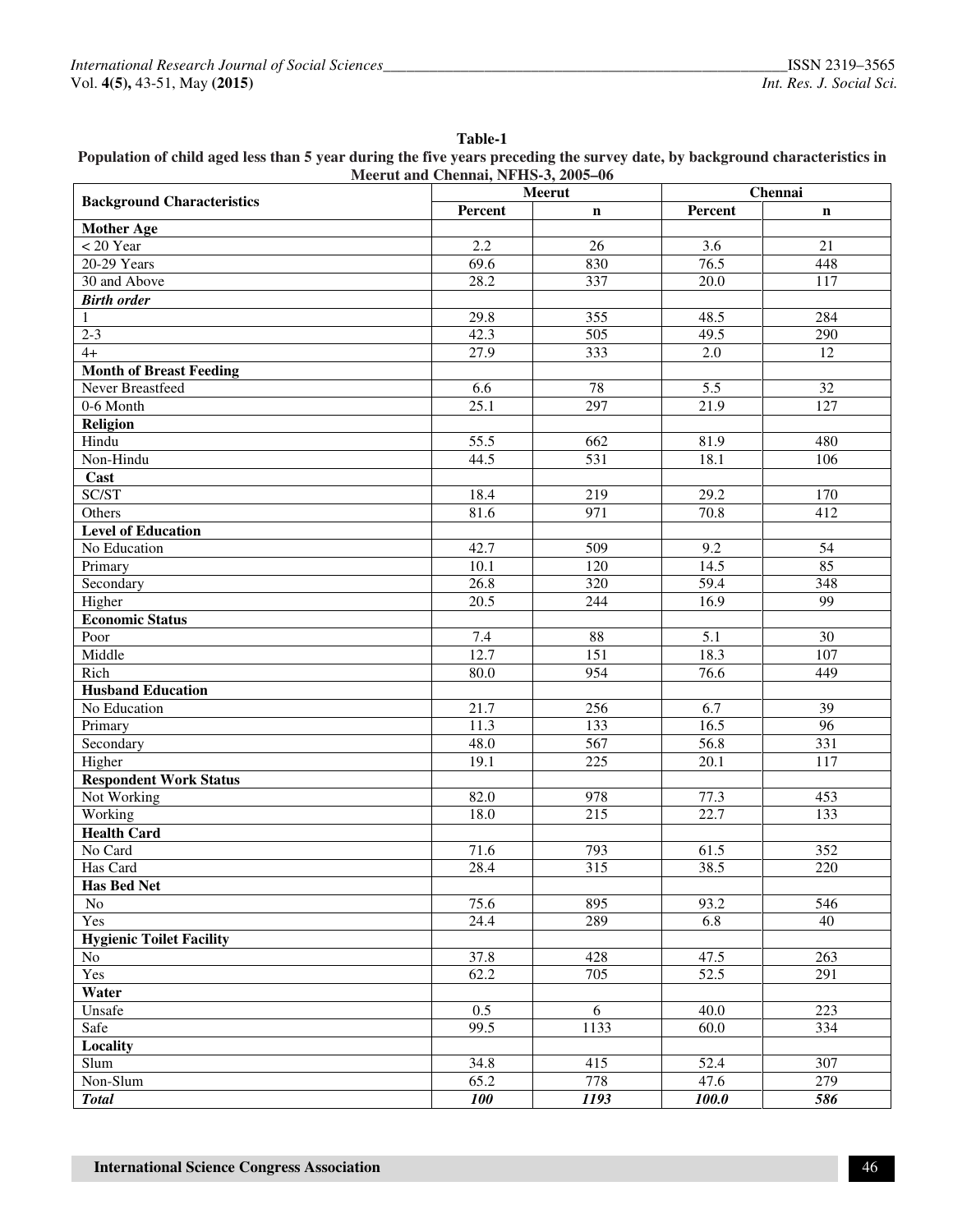

**Child nutritional differncial in Chennai and Meerut, 2005-06.** 

Mother education is an important factor for child nutritional status. But it is significantly associated with stunted in Chennai. In Meerut, 41 percent of children were underweight, 57 percent were stunted and 9.7 percent children were wasted with mother no education. As well as mother educational level are increased child nutritional health status are declining. 9.5 percent children underweight, out of five every one child was stunted, and 7.3 percent of children were wasted with higher educated mother category. Similar result also observed from Chennai. The child nutrition status were good those mothers had reported that they are currently working compare to those reported that they were not currently working in both the cities. Household holding health card also reduce the risk of child malnutrition in both the cities. Those, mother who had reported that they were using the bed net for sleep; the risk of malnutrition was less compared to those reported that they were not using the bed net for sleeping purpose. About one-third children were underweight, out of total half of the children were stunted, and every tenth children were wasted from those household reported that they were not using the hygienic toilet facility in Meerut. Similar result also found in the Chennai. The study shows that mother's age, her education and working status and birth order, Caste, and economic strata are the important factors that influence the child nutrition status. Households have health card, using the bed net for sleep and have the hygienic toilet facility were also reduced Mother education is an important factor for child nutritional the risk of child malutation. No breastfeed and slum dweller<br>where ducation is standard in Chennia. Children were more deprive than the riculter<br>gates. But it i

children were more deprive than their counterparts. The similar result has been found in the other studes, where the maternal variables like her age, working status, economic conditions her utilization of natal care for the particular child, contributes much to the status of child health $1920$ . the risk of child malnutrition. No breastfeed and slum dweller children were more deprive than their counterparts. The similar result has been found in the other studes, where the maternal variables like her age, working s

Child nutrition health status varies according to month of breastfeeding in both the cities. Children health status was worst in those mothers reported that they never breastfeed the child compare to those who had reported 0-6 month breastfeed to their child. About 30 percent children were underweight, about every second children were stunted and 16.4 percent children were wasted in Meerut among those mother's who had reported that they never breastfeed to their child. Similarly, 15.3 percent were underweight and same proportion were wasted and about 22 percent children were stunted among those mothers who had never breastfed to their child. Children from slum area were more deprive compared to those from non-slum areas, in both the cities. In Meerut, about 27 percent of the children were underweight, about less than half children were reported as stunted, and 11 percent of children were wasted, those who were residing in slum area. Similarly, about one-third children reported as underweight, 30 percent reported as stunted and 22.4 percent children reported as wasted from slum area in Chennai. their child. About 30 percent children were underweight, about every second children were stunted and 16.4 percent children were wasted in Meerut among those mother's who had reported that they never breastfeed to their ch the cities. In Meerut, about 27 percent of the children were underweight, about less than half children were reported as stunted, and 11 percent of children were wasted, those who were residing in slum area. Similarly, abo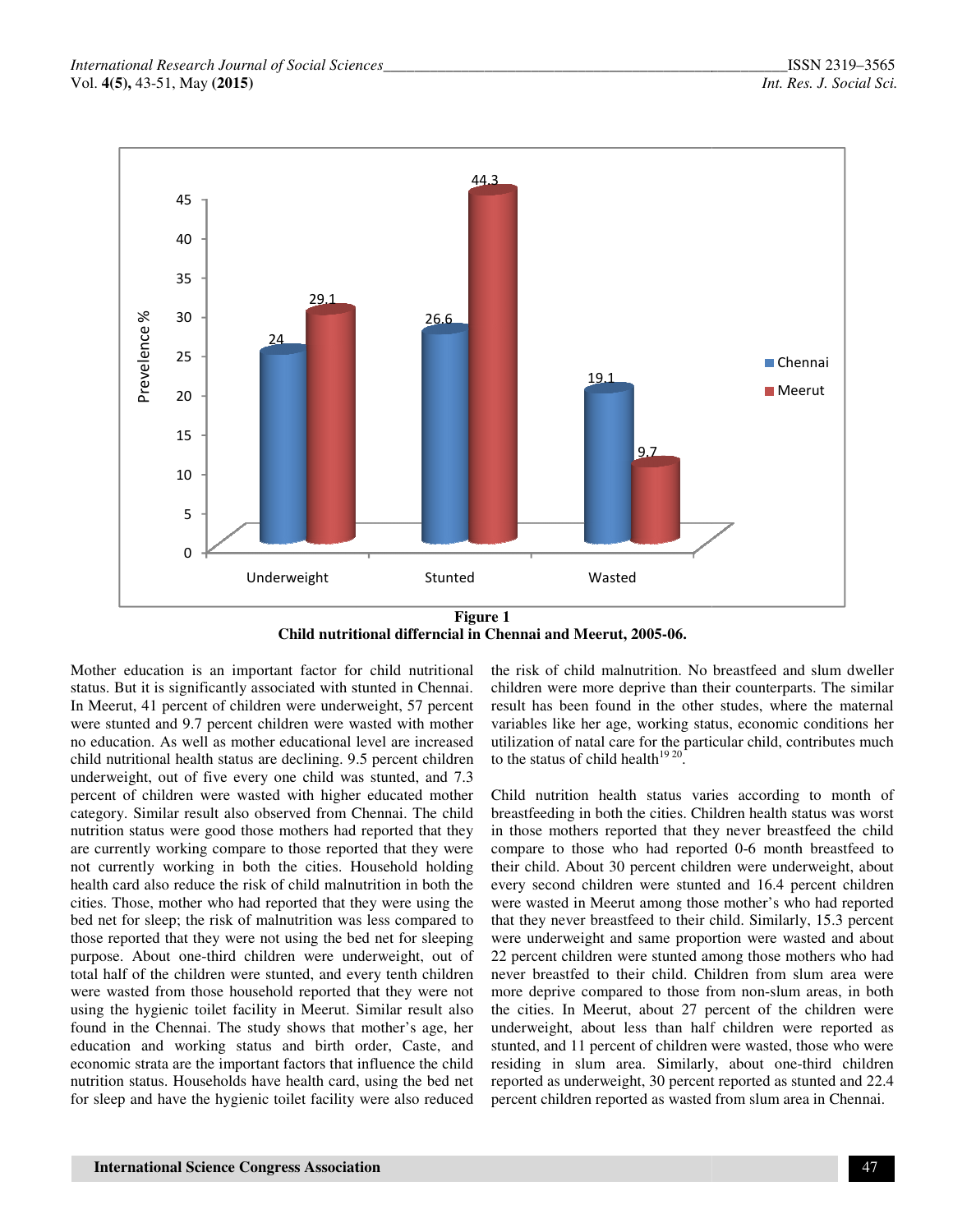| Present the child nutrition status in two Indian cities namely Meerut and Chennai by background characteristics |             |                |                  |               |                |               |  |  |
|-----------------------------------------------------------------------------------------------------------------|-------------|----------------|------------------|---------------|----------------|---------------|--|--|
| <b>Background Characteristics</b>                                                                               | Meerut      |                |                  | Chennai       |                |               |  |  |
|                                                                                                                 | Underweight | <b>Stunted</b> | Wasted           | Underweight   | <b>Stunted</b> | <b>Wasted</b> |  |  |
| Mother Age                                                                                                      | (1.286)     | (2.374)        | (1.145)          | (0.506)       | (3.390)        | $(7.151)$ **  |  |  |
| $<$ 20 Years                                                                                                    | 41.4        | 59.6           | 10.6             | 23.6          | 30.1           | 22.9          |  |  |
| 20-29                                                                                                           | 29.7        | 42.6           | 9.2              | 24.5          | 31.3           | 16.3          |  |  |
| 25-29                                                                                                           | 23.8        | 35.1           | 9.3              | 20.6          | 15.9           | 21.6          |  |  |
| 30 and Above                                                                                                    | 25.9        | 52.7           | 10.7             | 27.7          | 25.5           | 19.5          |  |  |
| <b>Birth order</b>                                                                                              | (0.553)     | (1.302)        | (0.590)          | (1.925)       | (3.380)        | (0.434)       |  |  |
| 1                                                                                                               | 21.8        | 35.9           | 6.9              | 19.2          | 19.5           | 17.7          |  |  |
| $2 - 3$                                                                                                         | 28.7        | 42.4           | 10.6             | 27.8          | 32.9           | 20.6          |  |  |
| $4+$                                                                                                            | 36.6        | 55.6           | 11.2             | 39.8          | 33             | 13.6          |  |  |
| <b>Religion</b>                                                                                                 | (2.574)     | (1.903)        | (0.151)          | (0.509)       | (0.282)        | (0.061)       |  |  |
| Hindu                                                                                                           | 20.6        | 36.7           | 8.5              | 24.6          | 27.2           | 19.5          |  |  |
| Others                                                                                                          | 39.5        | 53.6           | 11.1             | 19            | 20.8           | 16.6          |  |  |
| Caste                                                                                                           | (0.166)     | (0.005)        | (0.036)          | $(4.358)$ **  | $(4.603)$ **   | (1.149)       |  |  |
| SC/ST                                                                                                           | 25.9        | 47.8           | 7.9              | 37.6          | 40.9           | 26.5          |  |  |
| Others                                                                                                          | 29.1        | 43.0           | 9.8              | 19.1          | 21.2           | 16.8          |  |  |
| <b>Wealth Index</b>                                                                                             | (3.013)     | (2.390)        | (0.885)          | (5.281)       | (14.981)       | (1.586)       |  |  |
| Poor                                                                                                            | 50.6        | 64.8           | 13.6             | 47.4          | 68.9           | 36.7          |  |  |
| Middle                                                                                                          | 41.8        | 64.3           | 6.4              | 40.9          | 53.6           | 21.2          |  |  |
| Rich                                                                                                            | 25.2        | 39.4           | $9.\overline{8}$ | 19.4          | 19.1           | 17.8          |  |  |
| <b>Mother Education</b>                                                                                         | (4.740)     | (5.737)        | (0.410)          | (5.629)       | $(13.962)$ *** | (0.152)       |  |  |
| No Education                                                                                                    | 41.1        | 57.2           | 9.7              | 43            | 65.2           | 22.8          |  |  |
| Primary                                                                                                         | 26.1        | 53.7           | 11.1             | 36.7          | 36.1           | 19.4          |  |  |
| Secondary                                                                                                       | 27.3        | 40.1           | 10.9             | 22.4          | 26.2           | 18.9          |  |  |
| Higher                                                                                                          | 9.5         | 20.5           | 7.3              | 13.2          | 8              | 17.9          |  |  |
| <b>Working Status</b>                                                                                           | (0.135)     | (0.153)        | (0.036)          | $(4.811)$ **  | $(5.294)$ ***  | (0.011)       |  |  |
| Not working                                                                                                     | 27.4        | 42.3           | 9.3              | 19.5          | 21.5           | 19.2          |  |  |
| Working                                                                                                         | 34.3        | 50.9           | 11.1             | 39            | 43.2           | 18.3          |  |  |
| <b>Have Health card</b>                                                                                         | (1.031)     | (1.993)        | (0.159)          | (0.106)       | (0.002)        | (0.019)       |  |  |
| No Card                                                                                                         | 32.9        | 50.3           | 9.5              | 24.5          | 26.4           | 19            |  |  |
| Has card                                                                                                        | 19.4        | 29.6           | 10               | 22.3          | 25.5           | 19.1          |  |  |
| <b>Using Bed Net</b>                                                                                            | (1.416)     | (0.457)        | (0.117)          | (1.119)       | (1.434)        | (0.084)       |  |  |
| No                                                                                                              | 32.3        | 46.5           | 10.9             | 24.5          | 27.1           | 18.6          |  |  |
| Yes                                                                                                             | 17.4        | 35.8           | 5.6              | 12.6          | 12.6           | 24.6          |  |  |
| Water availabilityType                                                                                          | (0.030)     | (5.005)        | (0.431)          | $(1.260)$ **  | $(3.936)$ ***  | $(1.727)$ *** |  |  |
| Unsafe                                                                                                          | 27.5        | 100            | NA               | 30.5          | 38.7           | 26.3          |  |  |
| Safe                                                                                                            | 29.1        | 44.1           | 9.7              | 21.0          | 20.9           | 15.8          |  |  |
| <b>Hygienic Toilet Facility</b>                                                                                 | (0.206)     | (0.857)        | (0.018)          | (0.383)       | (0.000)        | (0.027)       |  |  |
| N <sub>0</sub>                                                                                                  | 32.8        | 51.9           | 9.9              | 26.4          | 26.2           | 20            |  |  |
| Yes                                                                                                             | 26.8        | 39.8           | 9.6              | 21.4          | 25.9           | 18.7          |  |  |
| <b>Months of Breastfeed</b>                                                                                     | (0.690)     | (2.129)        | (0.899)          | (3.509)       | (2.379)        | (2.749)       |  |  |
| Never breastfeed                                                                                                | 29.9        | 51.4           | 16.4             | 15.3          | 21.3           | 15.3          |  |  |
| 0-6 month                                                                                                       | 22.1        | 28.8           | 16.4             | 25.5          | 17.2           | 30.8          |  |  |
| Locality                                                                                                        | (1.840)     | (1.382)        | (0.001)          | $(5.993)$ *** | (0.175)        | (1.944)       |  |  |
| Slum                                                                                                            | 26.9        | 46.1           | 10.6             | 31.5          | 30.2           | 22.4          |  |  |
| Non Slum                                                                                                        | 30.2        | 43.5           | 9.2              | 17.7          | 23.6           | 16.4          |  |  |

| <b>Table-2</b>                                                                                                  |
|-----------------------------------------------------------------------------------------------------------------|
| Present the child nutrition status in two Indian cities namely Meerut and Chennai by background characteristics |

Chi-Square Test: \*\*\*p<0.01; \*\*p<0.05; \*p<0.1 (at 95% of CI), NA: Value not found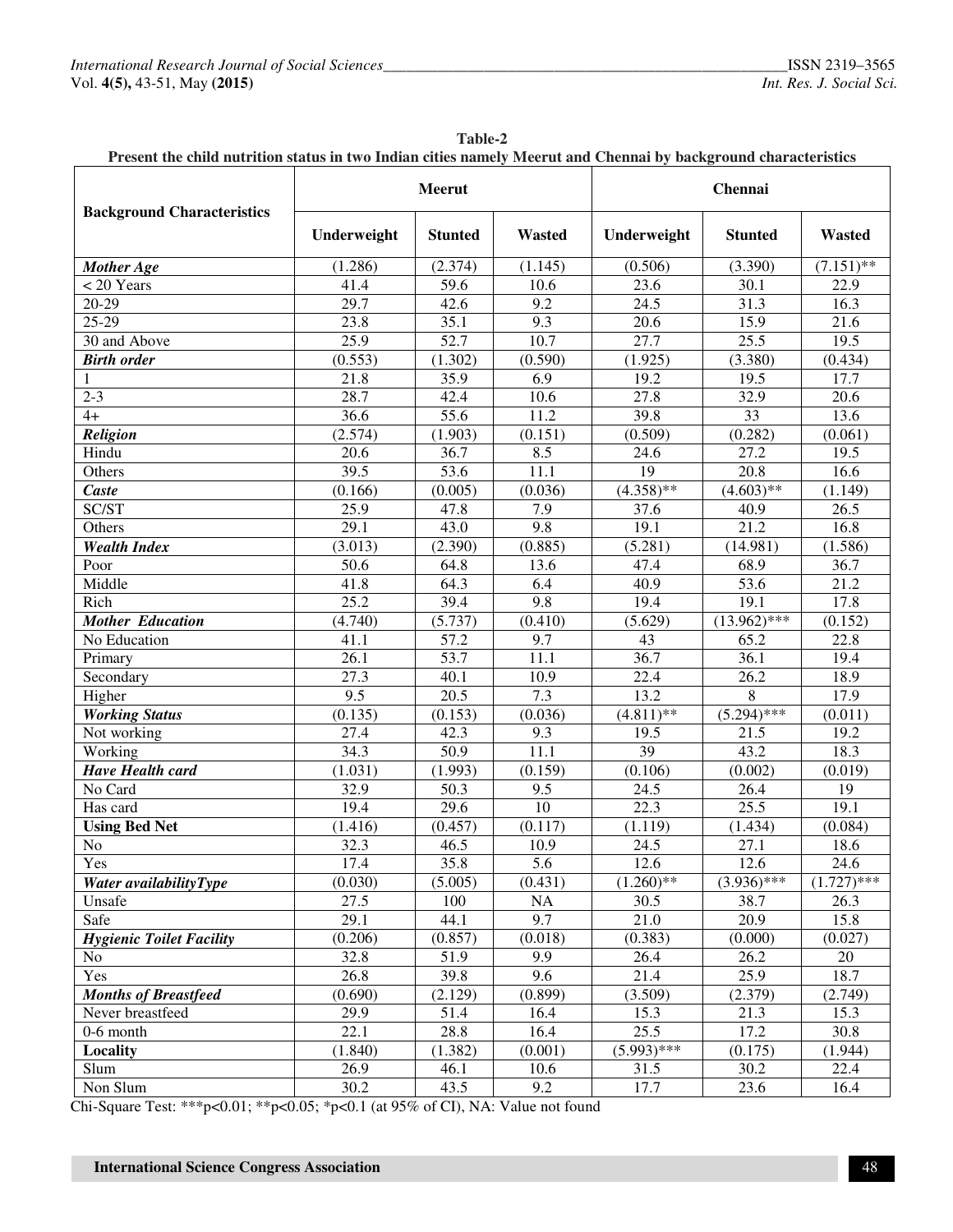**Economic equality in health status of children in Meerut and Chennai:** In sequence of measuring the degree of economic inequalities concentration curve has been employed in the analysis for both the cities. Figure-2 shows the economic inequality in child health status by wealth index for the Meerut City. The concentration curve for Stunting lies above the line of equality, indicating that child stunting was concentrated amongst the poor. The child health indicators, namely underweight and wasted, lies below the line of equality. It is suggesting that children underweighted and wasted concentrated among the rich and the inequalities was higher in stunted and underweighted and less in the wasted category. Child stunting was concentrated amongst the poor. That child underweight and wasted child concentrated among the rich and the inequalities was higher in stunted, underweight and less in the wasted category. Economic inequalities were higher among stunted category followed by underweight and least in wasted category.

in India, a large share of urbanized population are underprivileged for the basic needs of amenities like as the pucca house, the safe drinking water, electricity in their houses, the pollution free cooking gas, improved sanitation facilities, better education and regular paid work  $^{20\ 21}$ , so the heath status of children belonging to these strata of population was very adverse.

Figure 3 shows the economic inequality in child health status by wealth index for the Chennai City. The concentration curves for all child health indicators were lies above the line of equality, indicating that worse child was concentrated amongst the poor household. The green line is so far from the line of equality compare to red and purple colour line. It means the economic inequalities was higher among stunted category followed by underweight and least in wasted category.



**Concentration curve showing the economic inequality in child heath in Meerut** 



**Figure-3 Concentration curve showing the economic inequality in child heath in Chennai**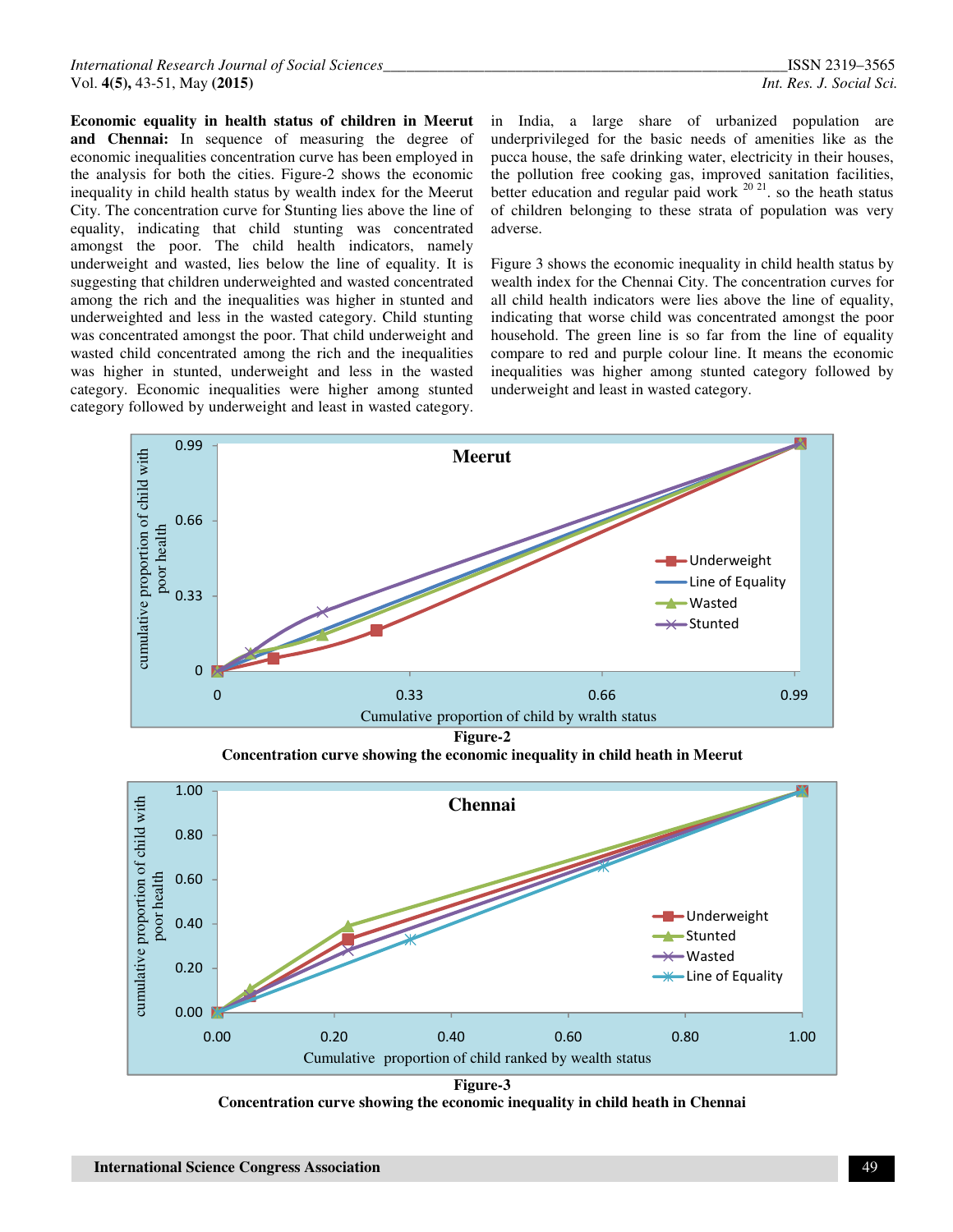Due to rapid urbanization in India, a huge gap has been created among rich and poor and consequence to that, speicially in urban areas, the socioeconomic disparities are rising. This also affects the level of utilization of health care services among rich and poor and hence, health inequality has risen as emerging challencges in the urban population. The unxpoected and unplanned growth of level of urbanization has threatened and reduced the entertainment of well supposed public health advantages of urban life in many ways. This is a buring issue for social scientists that is yet to consider $22,23$ . In India like developing nations, the pace of unplanned urbanization poses dreadful challenges for handeling with escalating urban economic disparities and its outcome as the rising health inequalities $11824$ .

## **Conclusion**

In the concluding remarks, this paper strongly recommends that environmental condtions should be improved because these are the most important factors that highly contributed in the poor helth status of child health in Urban slums. Since basic amenities were also lacking in such social groups of urban residents and it effects adversely on overall heath and through that child health also influences. Government should focus their policy execution on availability of safe drinking water, proper and hygienic sanitation facility in urban slums.

## **Acknowledgement**

The Third round of National Family Health Survey (NFHS-3) was carried out during 2005-2006. In the survey in India, the five Population Research Centres were envolved. The funding for the survey was provided by USAID, DFID, the Bill and Melinda Gates Foundation, UNICEF, UNFPA, and the technical assistance provided by MOHFW, GOI. ORC Macro, USA. The data is approved by Ministry of Health and Family Welfare, UNFPA, UNICEF and IIPS. The data is available for public domain at citation "International Institute for Population Sciences (IIPS) and Macro International. 2007. National Family Health Survey (NFHS-3), 2005-06: India: Volume 1. Mumbai: IIPS."

#### **References**

- **1.** Office of the Registrar General and Census Commissioner, Provisional Population Totals. Paper 2, **1(1)**, *Office of the Registrar General and Census Commissioner*, New Delhi, **(2011)**
- **2.** Hosseinpoor A.R. et al., Decomposing Socio-Economic Inequalities in Infant Mortality in Iran, *International Journal of Epidemiology*, **35**, 1211-1219 **(2006)**
- **3.** Rossi E.A., Primary Health Care in Urban Areas: Reaching the Urban Poor in Developing Countries, *UNICEF and WHO Report No. 2499*, UNICEF and WHO, Geneva: World Health Organization **(1984)**
- **4.** Harpham T., Lusty T. & Vaughan P., In the Shadow of the City: Community Health and the Urban Poor, *Oxford University Press*, Oxford **(1998)**
- **5.** Brockerhoff M, Brennam E., The Poverty of Cities in Developing Regions, *Population and Development Review,* **24 (1),** 75–114 **(1998)**
- **6.** De J. and Gollerkeri R.S., Socio-Cultural Aspects of Infectious Hepatitis in Vadodara, India, *Asian Geographer*, **5(1)**, 99-105, **(1986)**
- **7.** Van L. Wim., The world health report 2008: primary health care: now more than ever, *World Health Organization*, **(2008)**
- **8.** United Nations Human Settlements Program, Global Report on Human Settlements 2007: Enhancing Urban Safety and Securit, *Nairobi: UN-HABITAT*, **(2007)**
- **9.** Islam, M., M. Montgomery and S. Taneja, Urban Health and Care Seeking Behavior: A Case Study of Slums in India and the Philippines. Bethesda, MD: The Partners for Health Reform Project, *Abt Associates Inc*, **(2006)**
- **10.** Montgomery M.R. and Hewett P.C, Urban Poverty and Health in Developing Countries Household and Neighbourhood Effects . *Demography*, **42(3),** 397-425 **(2005)**
- **11.** Fotso J.C., A. Ezeh and R. Oronje., Provision and Use of Maternal Health Services among UrbanPoor Women in Kenya: What Do We Know and What Can We Do? *Journal of Urban Health* **85(3),** 428- 442 **(2008)**
- **12.** Rutstein S., K. Johnson and L. Montana., Targeting Health Services to the Urban Poor: Is Slum Geography Enough? Paper presented at the *XXV International Population Conference, International Union for the Scientific Study of Population*, Tours, France **(2005)**
- **13.** Bartlett S., Water, Sanitation and Urban Children: The Need To Go Beyond 'Improved' Provision. *Environment and Urbanization* **15**, 57-70 **(2003)**
- **14.** Habitat U.N., State of the World's Cities. The Millennium Development Goals and Urban Sustainability, **(2006)**
- **15.** Tibaijuka A.K., United Nations Human Settlements Programme*,* Health and Living Conditions in Eight Indian Cities: National Family Health Survey (NFHS-3) India, International Institute for Population Sciences,<br>Mumbai. India. (2005-06). Available: India, **(2005-06)**, http://www.ab.xlibx.com/1medicine/39286-2-health-andliving-conditions-eight-indian-cities-national-fami.php, Accessed 2015, March, 16
- **16.** International Institute for Population Sciences (IIPS) and Macro International, *National Family Health Survey (NFHS-3), 2005-06: India,* Mumbai: IIPS, **1**, **(2007)**